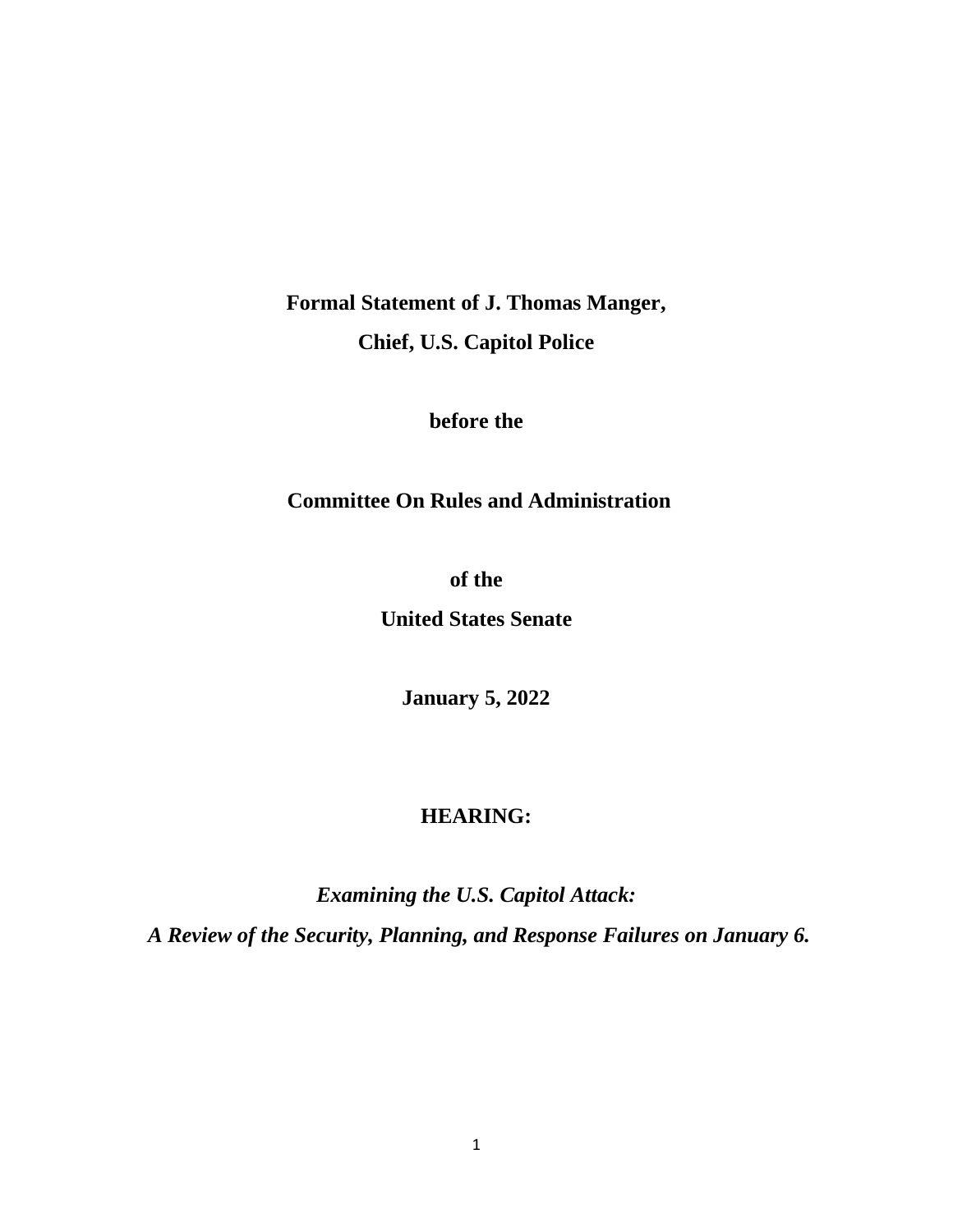Chairwoman Klobuchar, Ranking Member Blunt, distinguished Members of the Committee, I am J. Thomas Manger, Chief of the U.S. Capitol Police (USCP). Thank you for providing me the opportunity to share the significant improvements we have made following the events of January 6, 2021, and the many ways the brave men and women of the U.S. Capitol Police serve our country every day.

Since taking on the responsibility of leading the men and women of the U.S. Capitol Police, I have watched them work tirelessly to fulfill their mission of protecting the U.S. Capitol, the Members of Congress, the legislative process, and everyone who visits the Capitol on a daily basis. It is a unique mission filled with challenges that the general public does not always fully grasp or appreciate. Unlike agencies such as the White House, the Pentagon, the CIA and other buildings, the USCP safeguards a public institution that, but for the restrictions of COVID-19, is regularly open to the public, who can just walk in off the street. The work of my officers makes it possible for Members to serve their constituents, and to engage in their legislative functions in a safe and secure environment.

On January 6, my officers prevailed in that mission. Confronted with a violent mob and vastly outnumbered, they displayed resilience, fortitude, and unimaginable bravery. Together with our federal, state, and local law enforcement partners, they fought under conditions that, in my four decades of law enforcement, I have never witnessed. Their eyes inflamed by repeated shots of pepper and bear spray, their bodies assaulted and beaten with bricks, flag poles, rebar, pipes, bats, sticks, Tasers, among other weapons, they fought *for over four hours.* Fighting hand-to-hand, using ingenuity and displaying incredible grit, they did not give up. Congress was able to do its job and *not one* Member, or staff, was physically harmed.

Sadly, I cannot say the same for the U.S. Capitol Police. Many officers suffered injuries, and in the wake of the attack we lost Officers Brian Sicknick and Howard Liebengood--who left behind a partner, a wife, children, parents, sisters, and brothers. On the heels of their deaths we also lost Officer William Evans. Our law enforcement colleagues at the Metropolitan Police Department also suffered loss and injuries in the attack. The physical injuries suffered that day may heal, but the emotional and psychological trauma inflicted will not soon disappear.

And yet, those officers that were able, returned to their jobs the very next day. That's resilience. That's dedication. That's commitment. They did their job on January 6 and from the moment I took my oath of office in July, it became my responsibility to do everything I can to give them all the support and resources they need.

January 6 exposed critical deficiencies with operational planning, intelligence, staffing, and equipment. I recognize those issues have to be addressed, and that is what we are doing. My executive leadership team and I are focused on the transformational change needed to make improvements in those areas. We thank the Committee for its support and guidance during this process, particularly its support for the Capitol Police Emergency Assistance Act.

The Capitol Police has been thoroughly—and understandably—scrutinized. We are the subject of investigations by your committee, the Office of the Inspector General for the Capitol Police, the Government Accountability Office, the January 6<sup>th</sup> Select Committee, and other entities. Many recommendations for reform have been issued.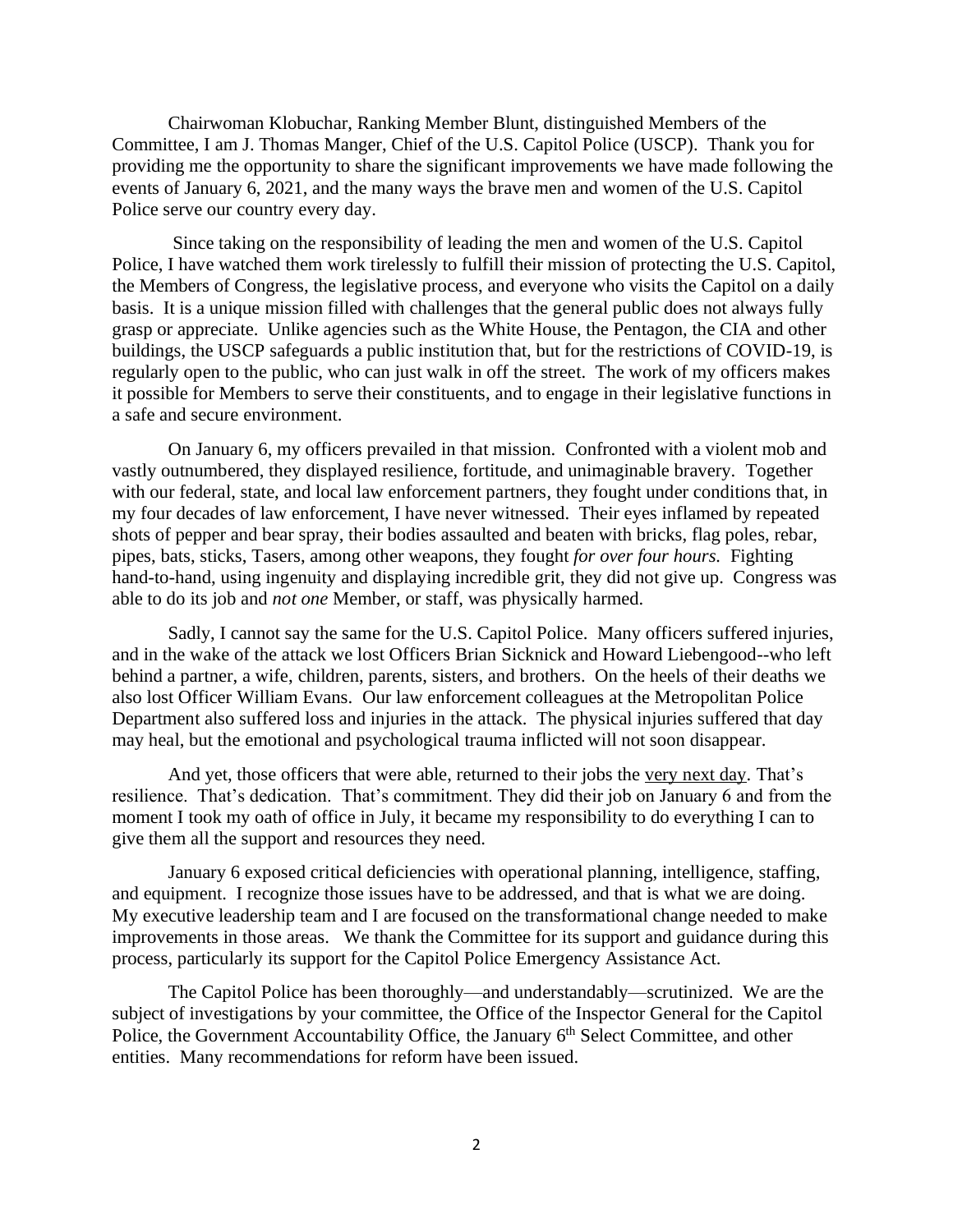I am pleased to report that we have addressed a significant portion of the many recommendations issued to the Department. Indeed, of the 103 recommendations issued by the Inspector General, we have implemented and/or addressed over 90 of them. However, I recognize that more work still remains to be done.

I read the joint Staff Report issued by your committee and the Committee on Homeland Security and Governmental Affairs, in particular, the five recommendations directed to the U.S. Capitol Police. I can tell you with full confidence that the Department has implemented—or is in the process of implementing—each and every one of them.

Understanding the time constraints imposed on my live testimony before the Committee, I am submitting this Formal Statement for inclusion in the permanent hearing record.

# **Overview of Post-January 6 Improvements:**

Let me start with a high level view of our post-January 6 improvements, which began on January 7. Indeed, on that day, the U.S. Capitol Police embarked on a transformational mission. I think it is safe to say that there is no part of the Department that escaped our review. This painstaking but critical process—which is ongoing-- yielded tremendous benefits and allowed us to address the many challenges the Department faced during the January 6 attack. In less than a year, we developed, and in many instances implemented, significant strategic, tactical, and operational improvements to *every* USCP Bureau. Our improvements number in the hundreds, and they include:

- improvements to the way the U.S. Capitol Police gathers, analyzes, uses, shares, and disseminates intelligence;
- improvements to our Civil Disturbance Unit (CDU) through state-of-art training, new equipment, increased staffing, and increased command and control capabilities;
- recruitment of an expert in National Special Security Events to maximize intelligence, improve communications and coordination, and effectively allocate assets for large and high-profile events;
- participation in large-scale joint exercises, both internally and with federal law enforcement partners;
- routine in-person briefings for uniformed officers at roll calls prior to large and highprofile events;
- development of a Critical Incident Response Plan to obtain immediate and extensive assistance from partner agencies—we employed this on September 18;
- distribution of cell phones to all officers to improve communications;
- improved and expanded training sessions for recruits, officers, and supervisors;
- expanded wellness and health-related services to address physical and mental injuries and provide resiliency skills department-wide;
- new recruitment and retention initiatives to strengthen and increase our work force; and
- an enhanced public information office to improve the speed and accuracy of information disseminated to the general public and the media.

While this is a 30,000 foot overview of the reforms taking place within the U.S. Capitol Police, I believe that it provides a better context of the sheer magnitude of the improvements we have made to date.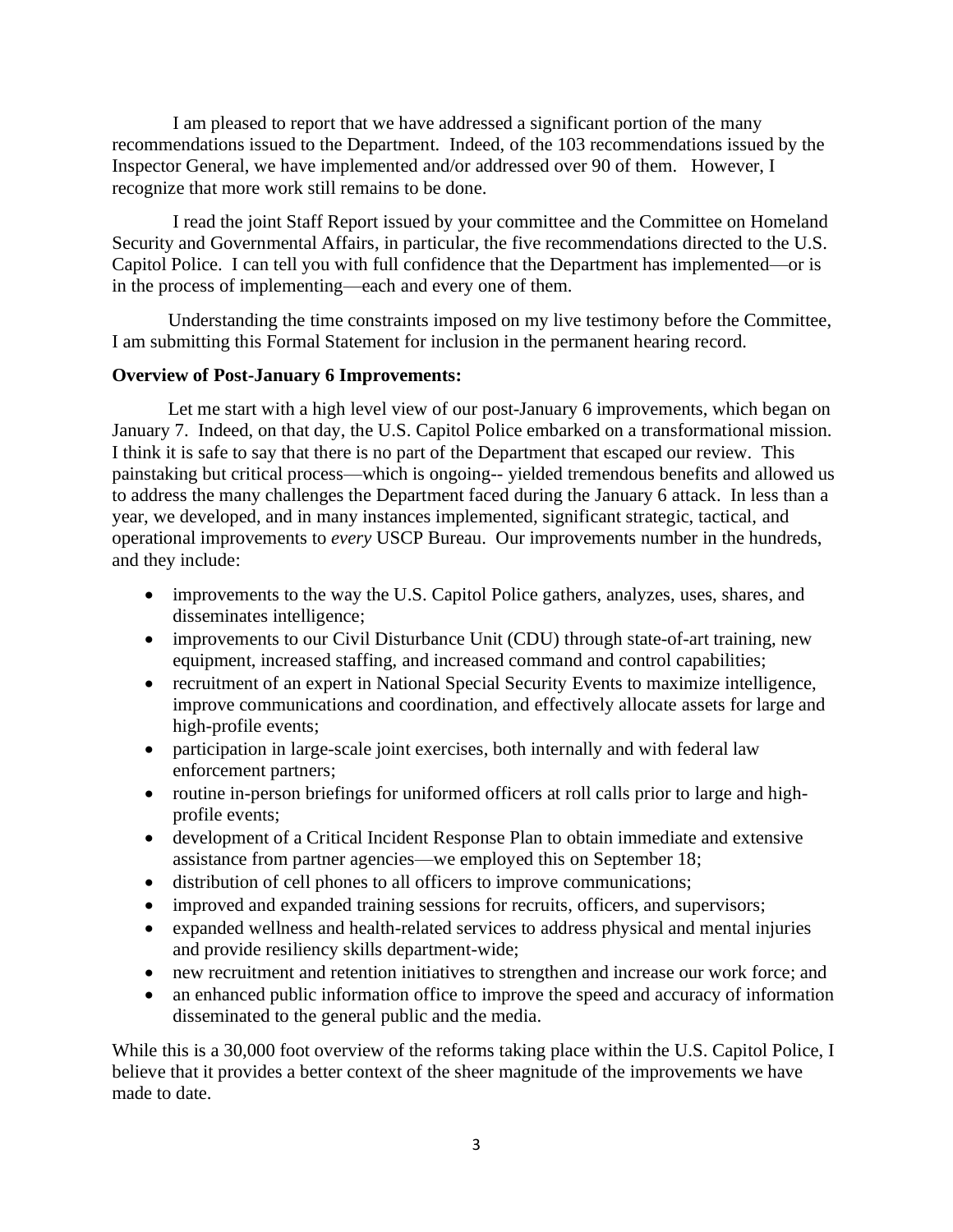### **Committee Recommendations:**

I will now turn to the five specific recommendations in the Committee's Staff Report that are directed to the U.S. Capitol Police. I have taken the liberty of summarizing them as follows:

1) the need for training, equipment, and sufficient personnel;

2) department-wide operational planning for special events;

3) establishment of the CDU as a formal, permanent component of the Capitol Police;

4) consolidation of all Capitol Police intelligence units into a centralized Intelligence Bureau with adequately staffed and trained analysts; and

5) update the Incident Command System Directive to enhance communication and coordination.

I will address each recommendation in turn.

## 1. *Ensure USCP has sufficient civilian and sworn personnel, with training and equipment, in the roles necessary to fulfill its mission.*

No law enforcement agency can be effective if its officers are unprepared. Preparation cannot be achieved without training. Thus, training is a top priority for the Department.

In the months following January 6, we embarked on a concerted effort to dramatically improve our officer training at every level and rank. We are taking a comprehensive approach to enhancing physical, in-service, and entry-level training, with a particular focus on the CDU, our front line officers. Although COVID-19 has delayed our timelines, we have nevertheless accomplished a great deal, including:

- increased staffing at the Department's Training Services Bureau;
- mandatory training for armor up, shelter-in-place, and lock down drills, for both House and Senate chambers;
- tactical positioning training for Uniformed Services Bureau officers;
- purchase of state-of-the-art, 360° VirTra police simulator training;
- participation in daily truck interdiction and monitoring exercises;
- engagement in joint exercise maneuvers with the CDU, SWAT team, and the D.C. National Guard; and
- increased number of recruit officer training classes.

We continue to have a need for additional training staff, as well as a larger training facility that could better accommodate the USCP's size and mission. These needs are included in our upcoming budget requests.

Of course, officers cannot effectively do their jobs without the proper equipment. Notwithstanding COVID-related supply chain delays, our efforts in the distribution and upgrading of equipment are particularly robust. Guided by the best practices of other federal law enforcement agencies and our own internal review, we have provided Capitol Police officers, among other things: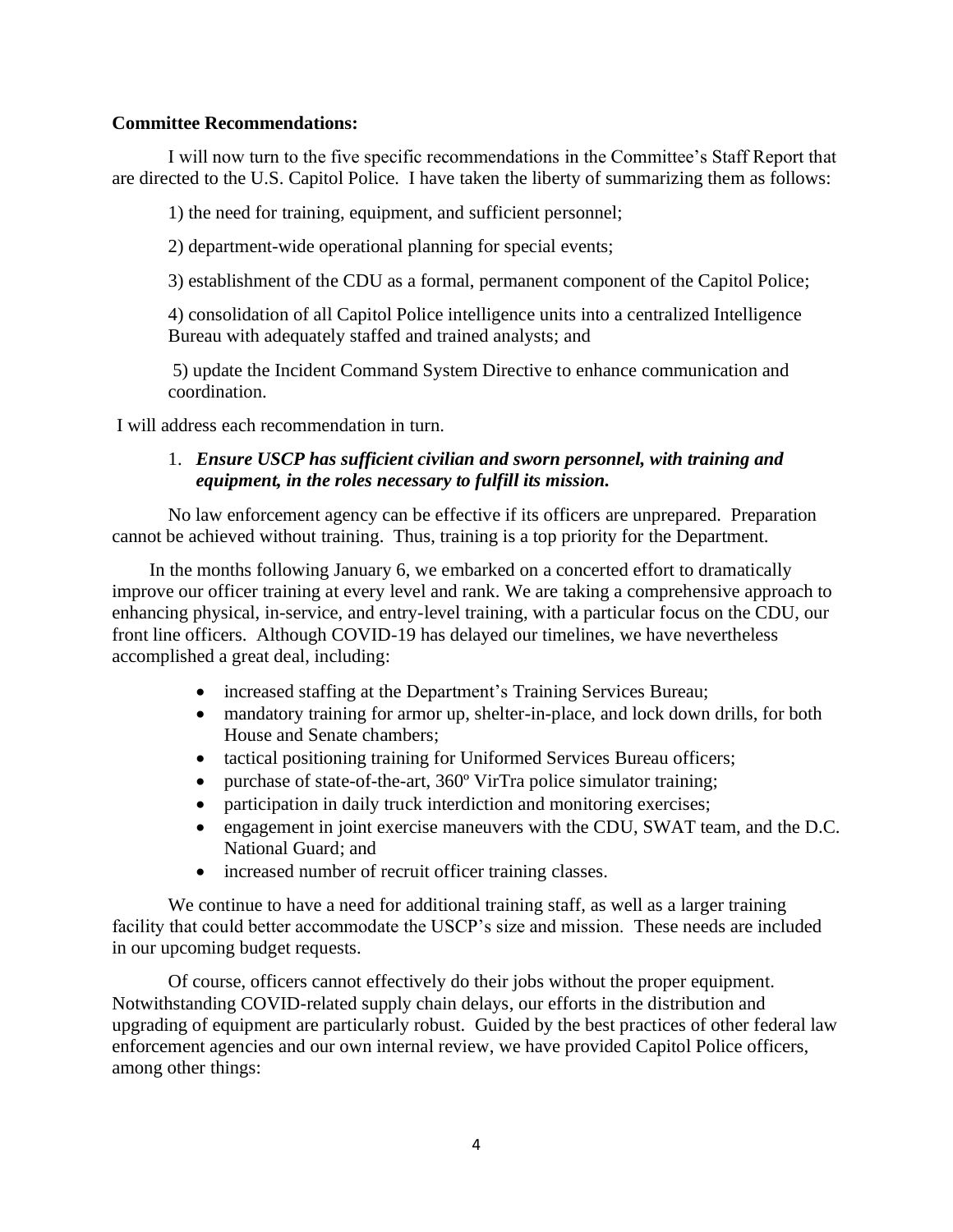- new hard riot gear, including ballistic helmets;
- high-impact and splash droplet eye protection;
- fire retardant suits;
- respirators with voice protection;
- impact protective gloves;
- portable decontamination kegs; and
- expanded oxygen supply kits;

We have increased our equipment orders to include:

- new shields—of various sizes--which will be stored in strategic locations throughout the Capitol Grounds;
- three additional Long Range Acoustical Devices;
- single- and multi-shot 40 MM launchers;
- a dedicated response vehicle;
- Tasers, and
- FN303 and pepper ball systems.

On a parallel track, we improved, and where necessary developed, equipment inventory tracking and storage processes, as well as expanded our equipment storage facilities. Equipment deployment strategies have also been approved. We are receiving equipment on a staggered basis, but hope to have our new inventory in place in approximately eight weeks.

# 2. *Require a Department-wide operational plan for special events.*

The Committee's second recommendation calls for the U.S. Capitol Police to develop Department-wide operational plans for special events. We took a significant step in that direction when we hired a former Secret Service official with extensive experience in major event and National Special Security Event planning to help oversee a new department-wide operational planning process. We now take a multi-phased approach to the event planning process, with a focus on information gathering, intelligence, asset determination, internal coordination, and execution. We created the Department's first Critical Incident Response Plan to formalize assistance requests from partner agencies. We continue to work on developing our own Special Event Assessment Rating – or SEAR—similar to the system employed by DHS, to establish a scale for resource planning.

All of these efforts undergird our progress on operational coordination and management, which includes the creation of Incident Action Plans (IAPs) for all large and high-profile events. This has been a game-changer. IAPs are now disseminated Department-wide in advance of all large and high-profile events, and serve as a comprehensive blue print for intelligence, operational, command, and communications plans, and include media, logistics, and deployment components as well. The Department now also engages in inter-agency coordination calls before all large and high-profile events, pre- and post-event officer briefings and readouts, resource realignments, the dissemination of use-of-force and other relevant bulletins, after-action reports, and other measures designed to improve overall coordination and efficiency.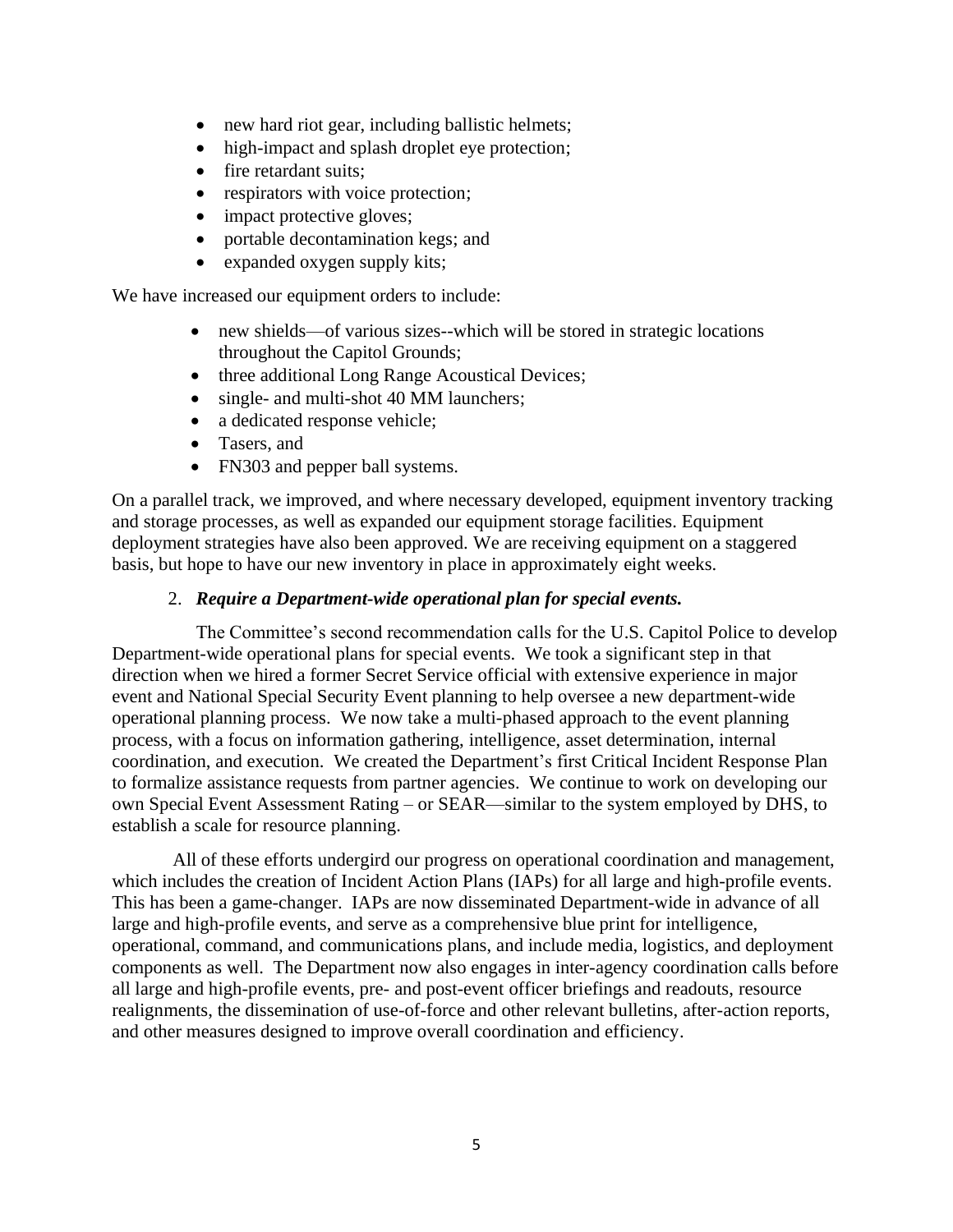### 3. *Establish the Civil Disturbance Unit (CDU) as a formal, permanent component of USCP and ensure that its officers are properly trained and equipped.*

We are focusing a great deal of our efforts on our front-line officers—the CDU—and for good reason. They are our bulwark. And many of the improvements already mentioned are directed to our CDU teams. We have taken significant steps to strengthen their effectiveness and increase officer protection. From providing dozens of training classes—with both state and federal agencies—to conducting table top exercises and refresher courses for officers and officials, we have made great strides. Keeping our officers safe is my paramount objective.

Recognizing the strategic and tactical importance of our CDU officers, we want to elevate their status and incentivize them to remain in the unit. To that end, we intend to create eight hard platoons staffed by officers assigned to the House, Senate, and Library posts. Each of these platoons will be permanent units whose members—officers as well as commanders-- stay together. This internal integration will build rapport, consistency, camaraderie, and the strong commitment needed for these first responders to do their jobs effectively. We will provide them with training modeled after the U.S. Secret Service, U.S. Park Police, and other agencies with needs similar to our own who have had success with this model.

I recognize the Committee is recommending that the CDU be established as a permanent component of the Department. I do not believe that, at this time, doing so is the best use of our staffing and resources. Even if the CDU was set up as an independent unit, we would still need to assign those officers collateral duties so they would not remain idle for any significant period of time. Given our current vacancies, budget, and the mission needs of other Department components, this is something we cannot accomplish in the near term.

We have, however, fortified the CDU by the establishment of a new unit of which I am particularly proud—the Bike Response Team. We now deploy 100 trained and certified officers, as well as eight trained and certified officials, to complement CDU operations. The entire Bike Response Team was stood up and launched for action in four months.

Informed by the weapons used on January 6, we also conducted a review and upgrade of all CDU equipment. To that end, and in addition to the equipment I previously mentioned, we ordered (and in many instances already issued) eye protectors, portable decontamination kits, shot launchers, and other protective equipment. We also developed a quarterly inventory process and internal controls for munitions. We replaced all damaged and/or expired shields, and developed tactical plans to store additional equipment throughout strategic locations on the Capitol complex.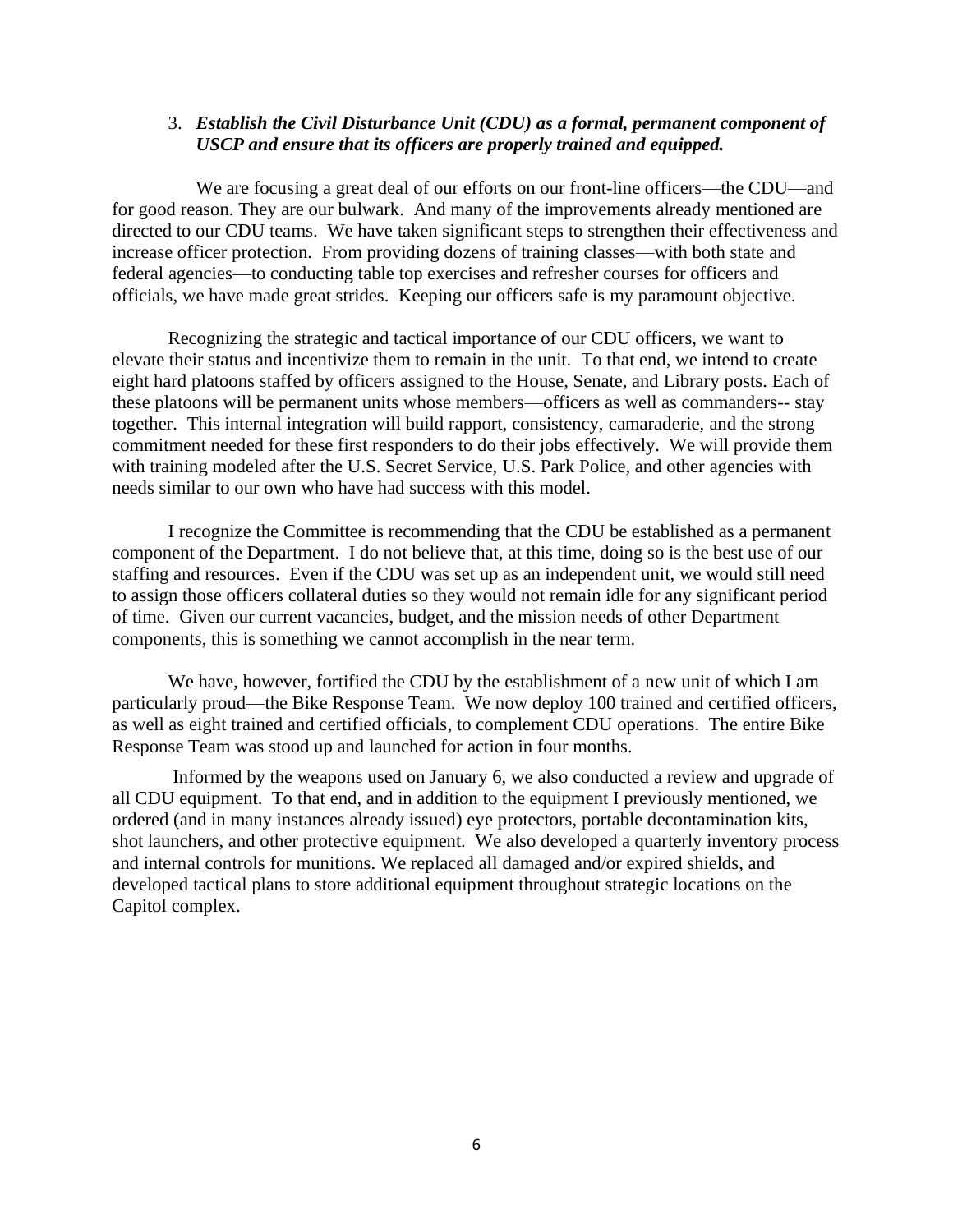4. *Consolidate and elevate all USCP intelligence units into an Intelligence Bureau led by a civilian; ensure the Bureau is adequately staffed and trained; and develop policies to disseminate intelligence to leadership and rank-and-file officers effectively.* 

As I noted at the outset, our improvements touch every component of the U.S. Capitol Police, but few changes are as dramatic as the ones we have made to the way we gather, analyze, and disseminate intelligence.

I would first like to step back and highlight an important point: our improvements to the Department's lead intelligence component—the Intelligence and Interagency Coordination Division (IICD)—are not the sole result of the events of January  $6<sup>th</sup>$ . Prior to that date, the Department recognized that IICD's decentralized structure had created informational silos, a reality that hampered its intelligence role and mission. The Department was aware that it needed to expand into a centralized bureau with over-arching responsibility for the intelligence function. Thus, our current efforts build upon a pre-existing foundation of change. This continuous focus has yielded significant improvements, including:

- a nation-wide search for a permanent intelligence director—the Department is in the final stages of the process and expects to make a selection in the coming weeks;
- the development of a USCP intelligence product that is now shared with the Intelligence Community;
- the issuance of daily intelligence report distributed to *all* officers;
- daily intelligence briefing for Department leadership;
- quarterly in-person intelligence briefings at roll calls;
- bi-weekly classified intelligence briefings;
- the sharing of intelligence assessments with external law enforcement partners;
- the coordination and lead role in calls with intelligence partners in advance of large and/or high-profile events;
- the revision of all intelligence SOPs, a process that is currently underway;
- the development of new position descriptions for all Intelligence Research Specialists that align with OPM position descriptions;
- the realignment of Task Force officers to enhance intelligence sharing and dissemination; and
- receipt of authorization for increasing staffing.

The Department will continue to be forward-looking and proactive in its efforts to create a proven and reliable intelligence collection, analysis, and dissemination program.